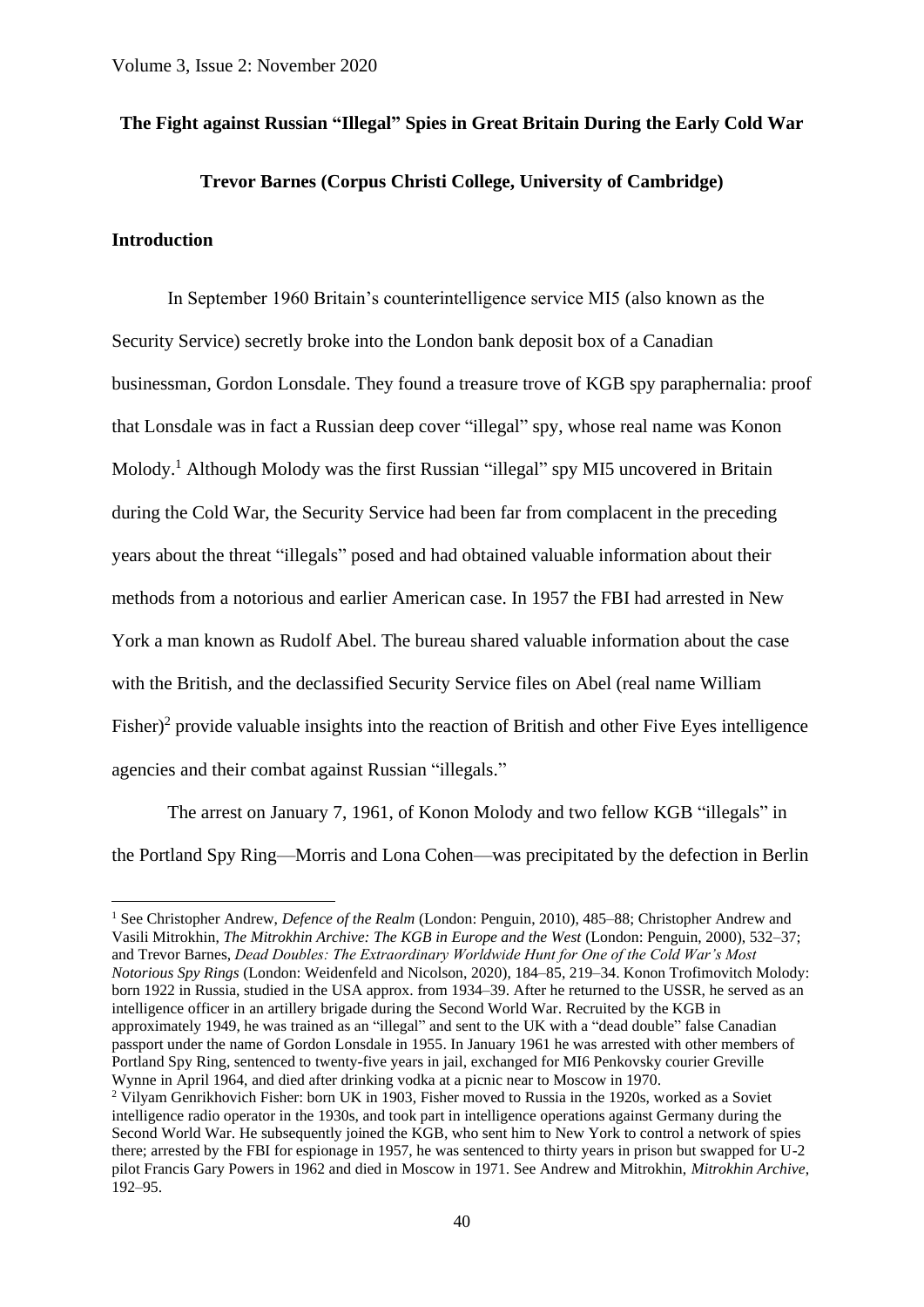three days before of Michał Goleniewski. This high-ranking Polish intelligence officer had been an agent of the CIA for around two years, and it was he who had provided MI5 with details that led the Security Service to the Portland Ring. Documents released into the Polish archives and by the CIA shed new light on Goleniewski's life as a Polish intelligence officer. The documents reveal his crucial importance as a Western intelligence asset leading to the arrest of the Portland Spy Ring and in supplying other valuable information.<sup>3</sup>

# **William Fisher (Rudolf Abel) and Growing Interest in Russian "Illegals" in UK Intelligence**

The declassified Security Service files on the Abel case reveal when and why the FBI first contacted British intelligence about their investigation and how the Security Service followed up on its national security implications for Soviet "illegals" operating against Western countries.<sup>4</sup> The unlikely genesis of the case was a nickel given to a thirteen-year-old New York City newspaper boy called James Bozart in June 1953.

The fair-haired and freckled lad delivered the *Brooklyn Eagle* every day to two schoolteachers at their apartment in Brooklyn. One day, as he did so, they handed him a nickel as part of their weekly tip. He later recalled that as he went downstairs, he tripped, dropped the nickel, and "it bounced on the edge of one of the steps and broke in half. [He's] scrabbling for it in the dark and eventually [he finds] the back of the coin, and inside it is a tiny square of something. [He goes] to the window and hold[s] the square up to the light and think[s], *what the hell is that?*" <sup>5</sup> A Top Secret FBI note to MI6 dated November 9, 1953,

<sup>3</sup> Further details of links between Molody, the Portland Spy Ring, Fisher, and Goleniewski are in Barnes, *Dead Doubles*, 10–12, 15–16, 31–33, 50–51, and 82–85.

<sup>4</sup> See MI5 Files on Rudolph Abel, KV2/3897 and 3898. The first part of the files contains correspondence from November 1953 between MI5, MI6 and the FBI, when the FBI first sought British help over the famous 'hollow nickel', to the end of Abel's 1957 trial; the second part, ending in 1958, traces MI5 internal exchanges and those with other Five Eyes intelligence agencies to learn lessons about Russian 'illegals', their tradecraft and operations, from the Abel case.

<sup>5</sup> Quoted in Giles Whittell, *A True Story of the Cold War: Bridge of Spies* (London: Simon and Schuster, 2010), 21–22.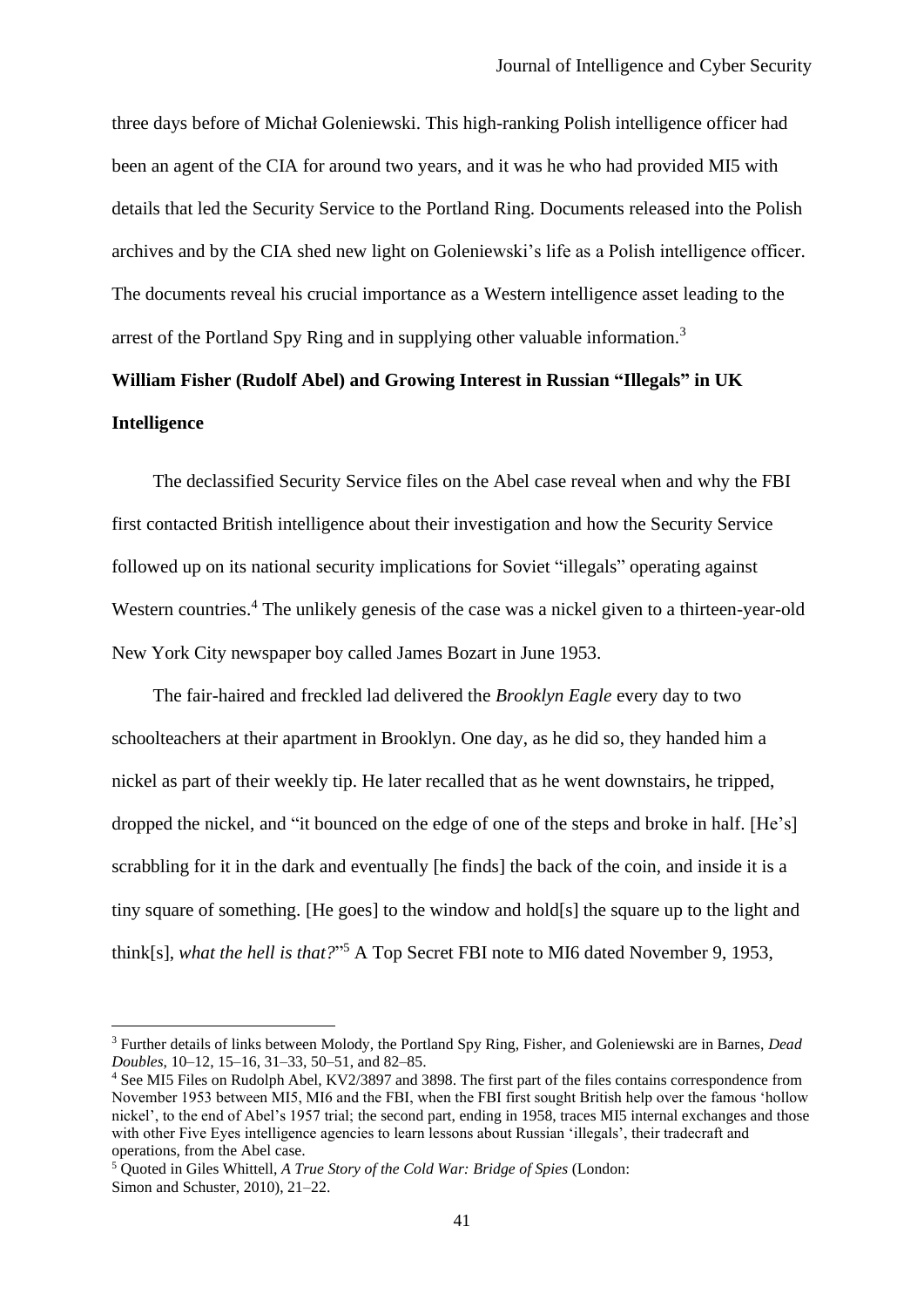informed the British about the incident and that the "tiny square" was a microphotograph. It contained "207 numerical groups of five digits each. No decipherment of the groups has been effected. The text was prepared on a Cyrillic typewriter." A tiny hole on the head of the nickel enabled the back of the coin to be pushed out. The elderly schoolteachers who gave the change to the newsboy knew nothing concerning the coin, which the FBI described as an "interesting device, possibly used by Soviet intelligence to conceal communications." The Bureau sent the memo to the UK intelligence services in 1953, because it wanted "assistance in breaking the message" contained in the microfilm. The British, however, were no more successful in breaking the code than the Americans.<sup>6</sup>

The key to the code only appeared in 1957, in the form of a Latvian named Reino Hayhanen.<sup>7</sup> He walked into the US embassy in Paris in May and claimed to be a Russian spy trying to steal atomic secrets in America. Flown back to Washington, DC, as a defector, the Latvian confirmed he had been sent by the KGB to work as an "illegal" in 1952 and had been controlled by a man he knew only by the code name MARK. The mysterious hollow nickel contained Hayhanen's welcome message to New York, retrieved from a hiding place and then mislaid—typical, it proved, of Hayhanen's incompetence and unreliability. MARK's cover was as an aspiring painter. He had rented a studio in Brooklyn, and surveillance revealed he also used a tiny room in the Hotel Latham, 4 East Twenty-Eighth Street.

FBI and immigration agents raided room 839 of the hotel at seven in the morning on June 21, 1957, and arrested MARK when he answered the door. A thorough search of the studio hauled in various items connected with MARK's espionage work as an illegal,

<sup>6</sup> Presumably MI5 asked GCHQ for assistance with decoding the blocks of five digit numbers. These were however undoubtedly encoded using a One Time Pad and therefore would have been undecipherable without the decoder having the corresponding Pad or other significant clues.

<sup>7</sup> Reino Hayhanen: born in 1920 to an Ingrian Finnish family, Hayhanen acted as an interpreter for the NKVD during the Second World War, was recruited by the MGB in 1948, and sent to Finland to adopt the identity of a Finnish man, Eugene Maki, before being sent to New York to work with Fisher in 1952; he defected in 1957 to the USA and died in a car accident in 1961. The message in the nickel, when deciphered after Hayhanen's defection, proved to be anodyne: only Moscow Center congratulating Hayhanen on his "safe arrival" in New York. *Mitrokhin Archive*, 223–25.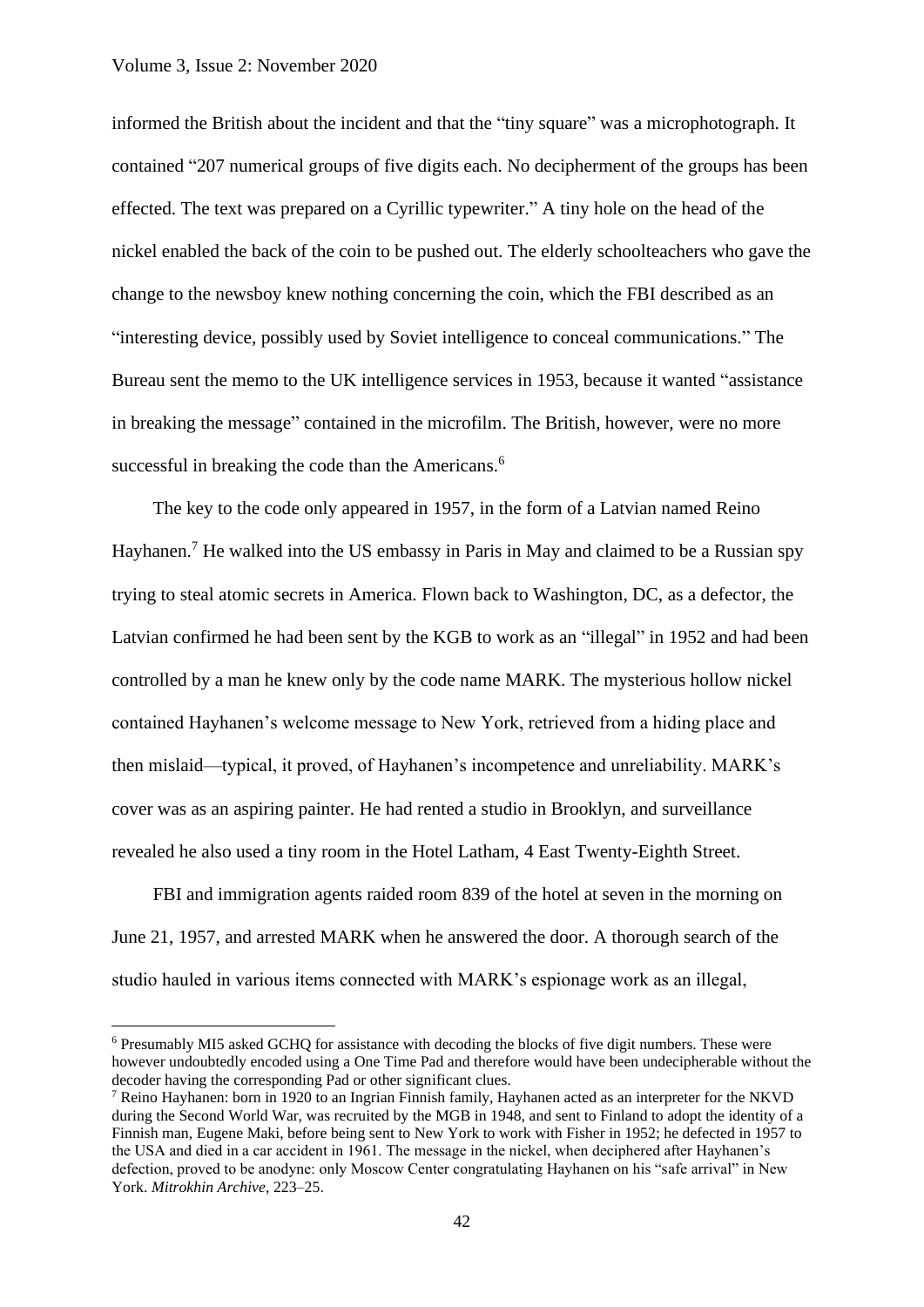including three [shortwave radios,](about:blank) cipher pads, cameras and film for producing [microdots,](about:blank) a hollow shaving brush, and numerous "trick" containers including hollowed-out bolts. In MARK's hotel room the FBI found four thousand dollars, an extended antenna hung out of the west-facing bathroom window to receive messages from Moscow on his shortwave radio, a hollow ebony block containing a 250-page Russian codebook, a hollow pencil with encrypted messages on microfilm (including his complete 1957 radio receiving schedule and letters from his wife and daughter), and a key to a safe-deposit box containing another fifteen thousand dollars in cash. Also discovered were photographs of two other suspected KGB agents and recognition phrases to establish contact between agents who had never met before (known as "paroles").<sup>8</sup>

During interrogation by the FBI, MARK said he was a Soviet citizen called Rudolf Ivanovich Abel and it was in that name that, on August 7, 1957, he was indicted by a grand jury on espionage charges. The Abel Security Service files reveal that Courtenay Young, then head of MI5's Soviet counter espionage section  $D1<sup>9</sup>$  immediately asked the FBI for details to be sent to London by diplomatic bag. "No information has been developed indicating that this [KGB] operation extended into England," replied the MI5 Washington Security Liaison Officer, Harry Stone. In response, the FBI provided an illustrated bureau booklet marked "Top Secret" entitled "Soviet 'Illegal' Espionage in the United States." Young sent all this FBI material to Roger Hollis, the head of MI5, $^{10}$  with a covering note stating that "the case

<sup>8</sup> On Abel and Hayhanen see: footnotes 2 and 7; https://www.fbi.gov/history/famous-cases/hollow-nickelrudolph-abel (accessed August 2020); [Whittell,](about:blank) *A True Story*, 79–92; Vin Arthey, *[Abel: The True Story of the](https://en.wikipedia.org/wiki/Bridge_of_Spies_(book))  Spy They Traded for Gary Powers* [\(London: Biteback Publishing, 2015\), 149–75.](https://en.wikipedia.org/wiki/Bridge_of_Spies_(book))

<sup>&</sup>lt;sup>9</sup> Courtenay Young: head of MI5's Security Intelligence Far East 1952–55; director of Russian Counter-Espionage 1956–59. Peter Wright, *Spycatcher* (New York: Viking Penguin, 1987), 36–37; Alexander Nicholas Shaw, "MI5 and the Cold War in South-East Asia," *Intelligence and National Security*, 32 (6): 799, DOI: 10.1080/02684527.2017.1289695.

<sup>&</sup>lt;sup>10</sup> Roger Hollis: born 1905, he joined MI5 in 1938 and played a key role during the Second World War and after in monitoring Soviet espionage threat. He was appointed the agency's deputy director general in 1953 and served as director general from 1956 to 1965. Andrew, *Defence*, 281–82; https://www.mi5.gov.uk/sir-rogerhollis (accessed August 2020).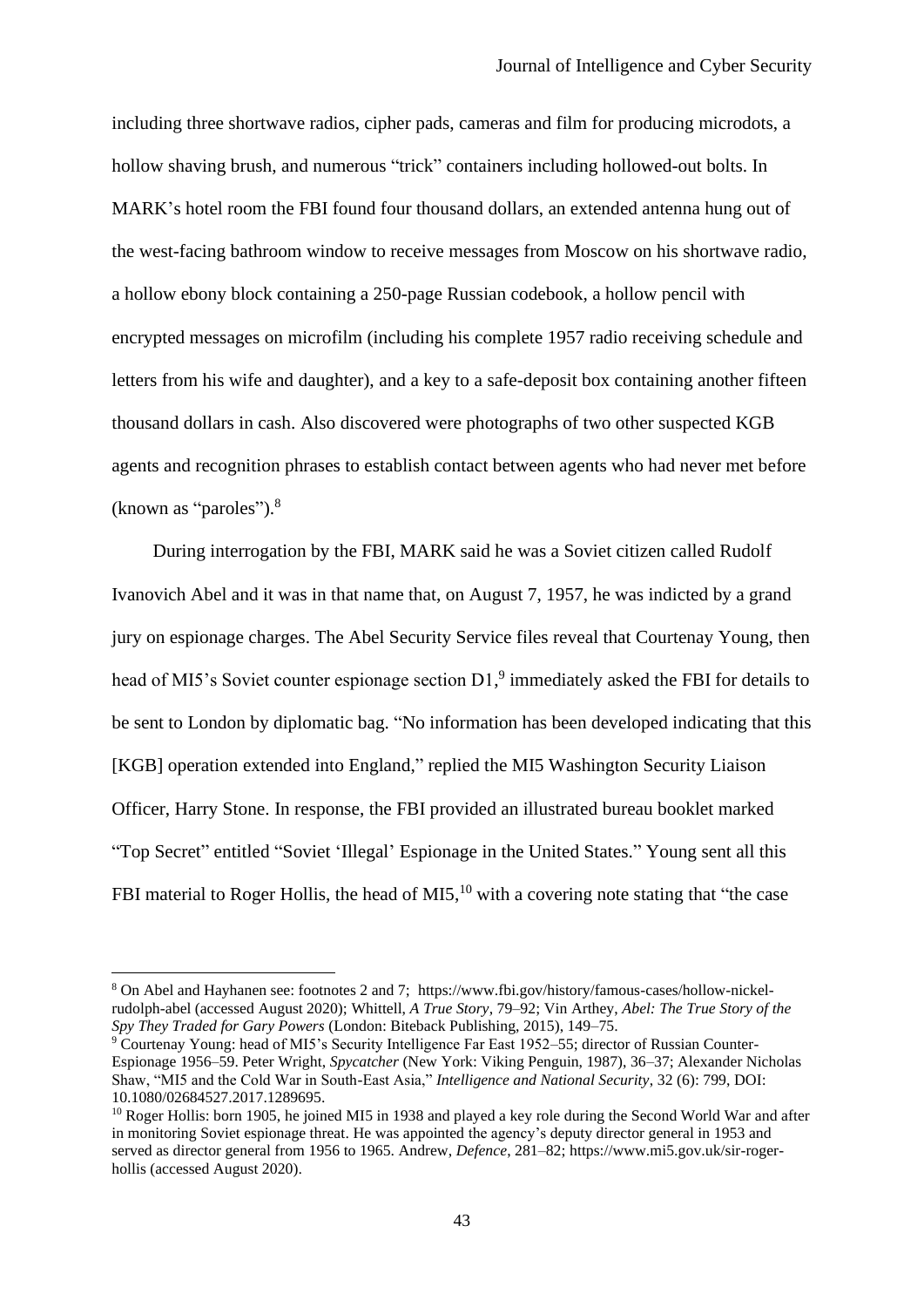has all the elements of an Eric Ambler [a celebrated contemporary writer of spy fiction] novel." The Security Service were especially interested in the technical aspects and tradecraft of Abel's residency as an "illegal."

Harry Stone confirmed from FBI sources that "in his communication system MARK's receivers were all of American make with one or two modifications," but also noted that he "had been conducting some research with a view to finding a suitable site 'on high ground about three miles out' for a transmitter." Stone and his MI5 colleagues were not above being amused at the expense of Hayhanen, the FBI, or the KGB. Hayhanen for example, took delivery of five thousand dollars in cash hidden in a Dead Letter Box (DLB) in a US National Park intended by the KGB to be given to the wife of an American KGB spy but "Hayhanen, who is strongly addicted to liquor, surfaced having spent every cent (perhaps rather strange that a man with this weakness [for alcohol] should have been entrusted by the Russians)."

Similarly, Hayhanen left a message in a "DLB (a hole at the side of a step in a small flight of steps), which he then discovered had been cemented over by workmen. FBI agents went to the steps and unearthed [the Russian Intelligence Service] reply to Hayhanen, disguised as road menders." The FBI men were however stopped by New York police, whose suspicions had been aroused by them appearing "extremely amateurish" and taking photos of their work. As for the KGB: "On one occasion Hayhanen complained that a D.L.B. had not been loaded as indicated. He was informed that it had been. Had he not noticed the chicken bone? A hollowed-out chicken bone would not seem to be a very satisfactory receptacle [for passing secret material] unless it could be so deodorized as not to attract any passing cat or dog!"

Convicted on espionage charges on October 25, 1957, Abel was sentenced to thirty years' imprisonment on November 15. The Security Service files on the case after the trial demonstrate that MI5 were determined to learn lessons from it about the activities of KGB

44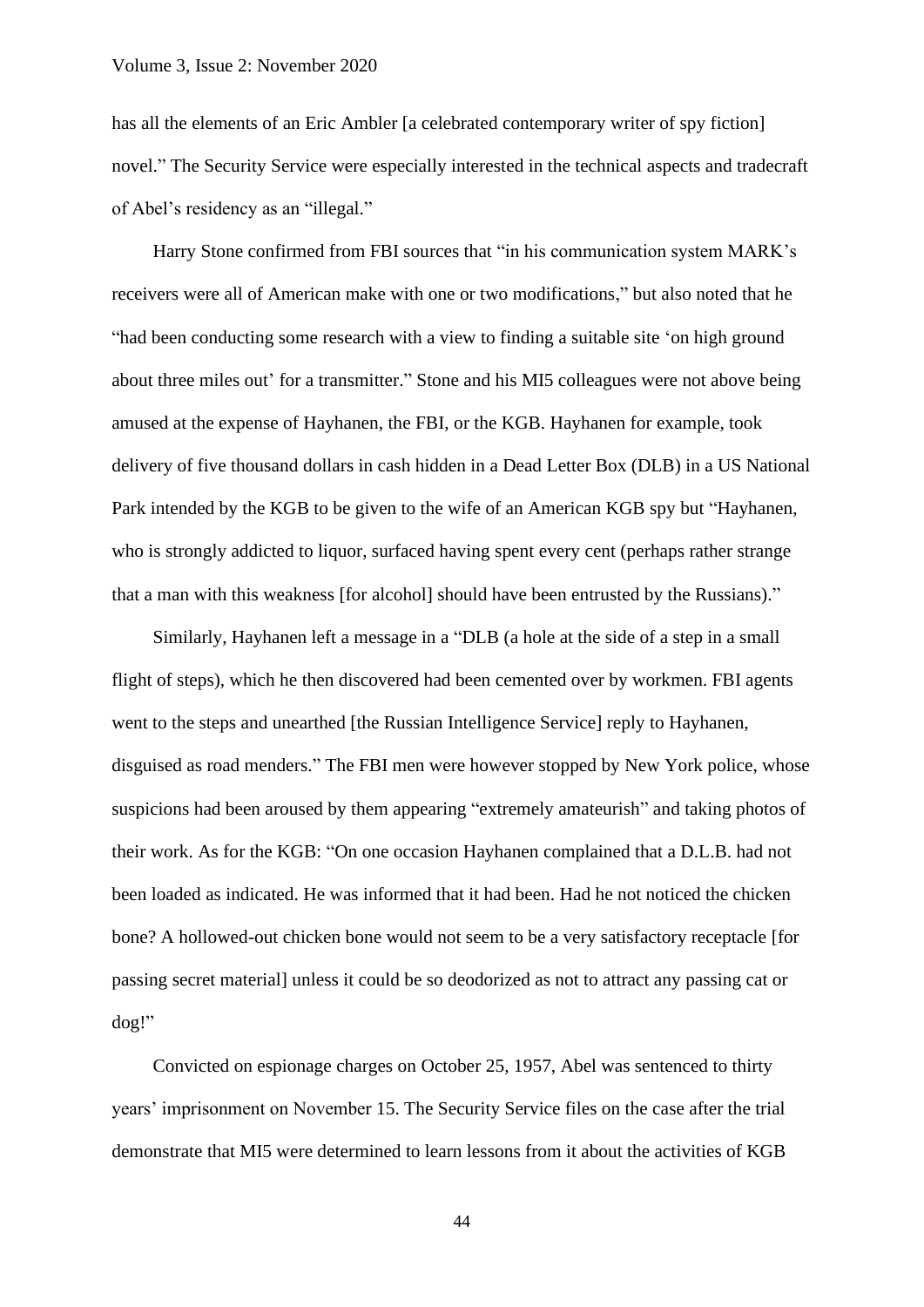"illegals" and how to detect them. One obvious lesson was the great difficulty Western intelligence agencies faced in uncovering "illegals," and therefore the paramount need for them to cooperate and exchange information in order to do so, especially from defectors.

Another lesson was about the espionage tradecraft, in particular the means of communication Abel used, such as encoded radio messages and microdots. The Abel case stimulated interest in Soviet "illegals" by other intelligence agencies in the Five Eyes group, especially in the Australians. On November 14, 1957, George Leggett (then MI5's Security Liaison Officer in Canberra)<sup>11</sup> sent a note to MI5 Head Office headed "'Illegal' Intelligence Networks of the R.I.S," which had attached to it a report of the Australian Security Intelligence Organization (ASIO) on the subject. Part 1 analyzed the characteristics of the organization structure and of the personnel of an "Illegal" network; while part 2 dealt with their operational techniques, especially communications.

One of the issues debated after the Abel case was the use by Soviet "illegals," and the range, of what were known as "flash transmissions": a method of sending encoded messages by radio in a rapid burst, so that the chances of interception were correspondingly reduced. Western intelligence was aware that Moscow possessed this technology, but lacked details. A note by the MI5's Soviet expert, Cedric Cliffe,<sup>12</sup> to Leggett in Australia on January 21, 1958, summarized the then-current state of knowledge: "[We] have definite evidence of the current use of 'flash' transmitters by R.I.S. agents in the field. In particular we know of one case

<sup>&</sup>lt;sup>11</sup> George Leggett: half Polish, he joined MI5 after the Second World War, and the MI5 SLO in Australia in the mid-1950s (when he supervised in 1954 the daring escape of Petrov's wife from her Soviet minders at Darwin airport). He later worked in MI5's Russian and Polish Counter-espionage sections in late 1950s and 1960s until he was unfairly hounded out of MI5 by allegations of being a Soviet "mole" in the late 1960s. See Wright, *Spycatcher*, 320–24 (Leggett referred to as "Gregory Stevens"); David Horner, *The Spycatchers: The Official History of ASIO 1949-63* (London: Allen and Unwin, 2014), chapter 13.

 $12$  Cliffe was the Security Service's Russian expert in their counterespionage department in the 1950s and early 1960s, known as "elephant brain" because of his remarkable memory, even appearing (without of course revealing his profession) on the BBC's most erudite programme, the *Round Britain Quiz*. See letter, Bridget Whyte to her father, April 1, 1962, David Whyte papers (Whyte was an MI5 officer in the Soviet counterintelligence section in the late 1950s).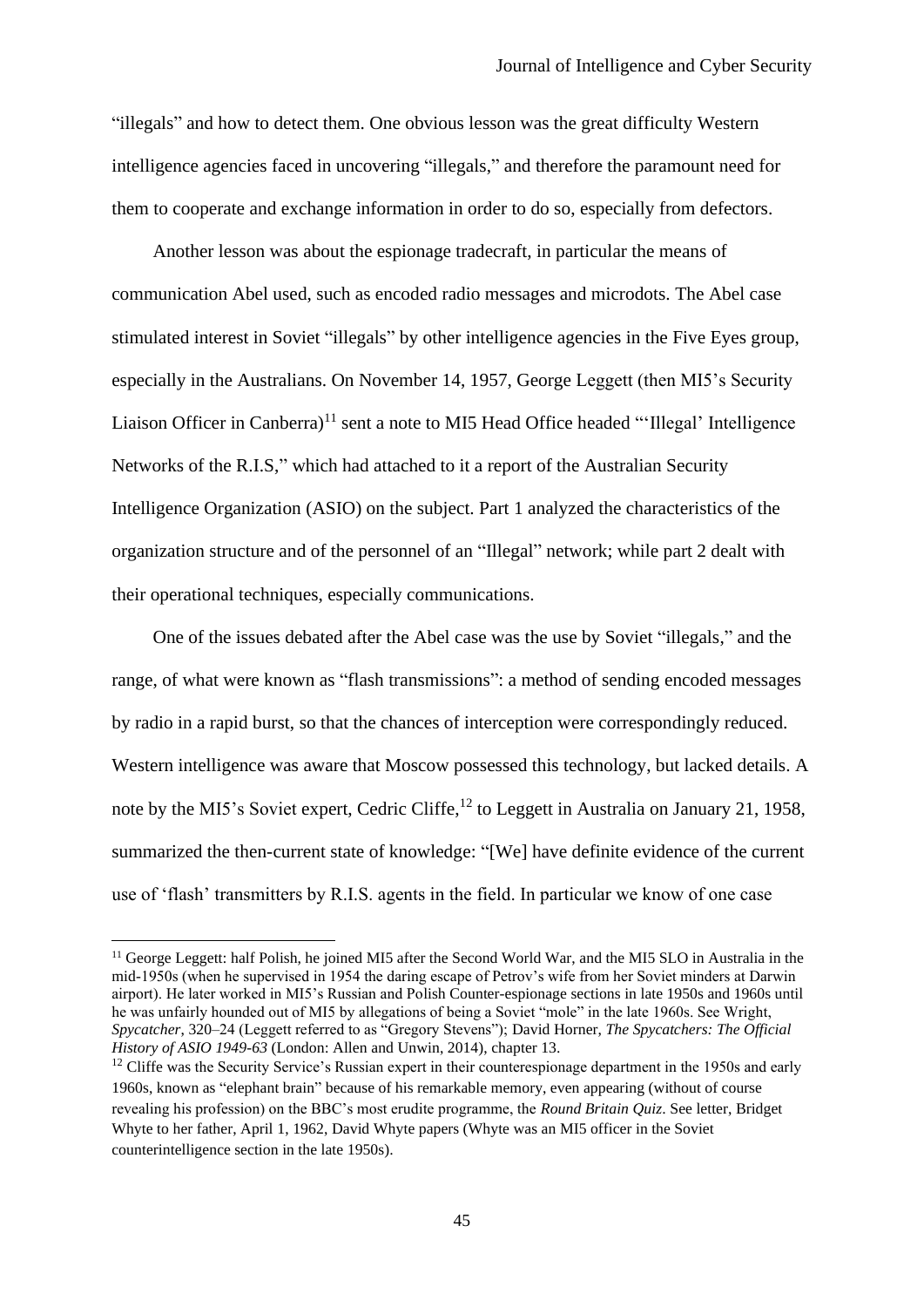outside Europe where an agent, who was being set up as an 'illegal,' operated a transmitter which had been handed to him by a representative of the local 'legal' residency…The equipment in this case was a mechanically worked high-speed transmitter which required no knowledge of morse on the part of the operator." It is not clear which case outside Europe Cliffe was referring to, but interestingly his note confirms that "flash" transmitters did not require great technical expertise to operate.

As for microdots, Cliffe confirmed they were used by Abel, "who transmitted microdots in a magazine to a live letter-box in Paris. We can also say definitely that the use of microdots by agents in the field is quite a common practice among the [Soviet] Satellites, who, as you know, are close followers of the Russians in such matters of technique. The use of microdots, in fact, is certainly not regarded as too difficult or complicated for an agent in the field... (Apparently ABEL tried to teach HAYHANEN the technique of making microdots, but gave up because he was so slow a learner; HAYHANEN, however, was a low grade agent of limited intelligence and an agent of higher I.Q. should find no difficulty.)"

Cliffe listed the basic equipment for producing microdots as a "reducing camera, which need consist of nothing more elaborate than a suitable lens (e.g. from a microscope) accurately fitted into a holder" and a "supply of Kodak M.R. (Maximum Resolution) plate." Much of this information was "based on current D/A [initials of MI5 Counter-espionage and General services departments] cases," Cliffe told Leggett.<sup>13</sup> The discussion and information exchange about Soviet "illegals" continued into 1958, and documents in the Abel files show that officers in MI5's counterespionage branch, MI6, GCHQ, the Americans and Australians were all involved in the discussions. A note from February 1958 confirmed MI5's view that they had no knowledge of any Russian Intelligence Service "illegal" network operating in the UK at that time.

<sup>&</sup>lt;sup>13</sup> The memo does not state what these "current...cases" were.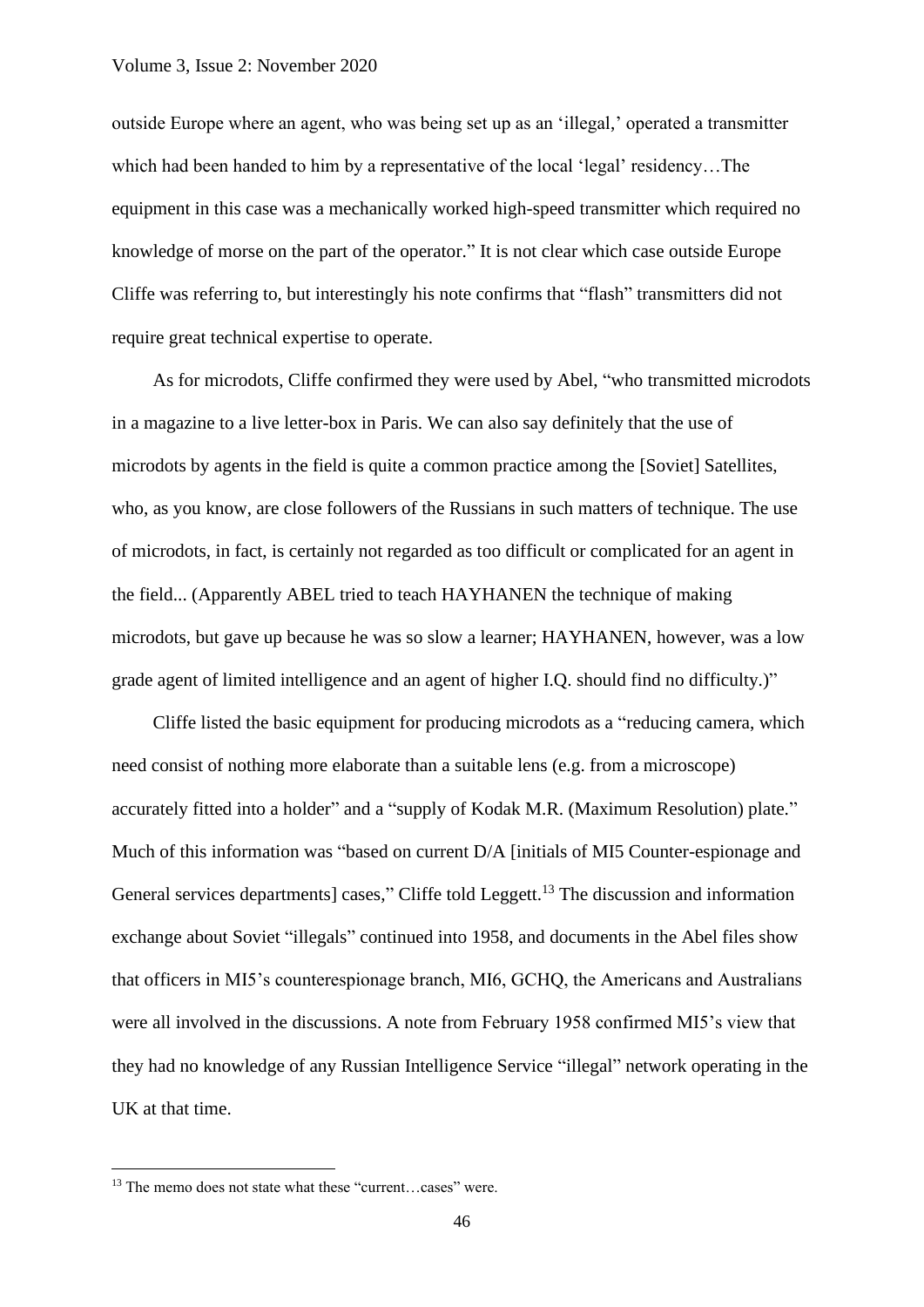By the early winter of 1960, MI5 were actively investigating the three suspected KGB "illegals" in the Portland Spy Ring (Gordon Lonsdale and Peter and Helen Kroger—the Security Service only learned their real names, Konon Molody and Morris and Lona Cohen, after their arrest on January 7, 1961). It has been widely accepted that Molody was Moscow Center's first postwar "illegal" resident in the UK and that before 1960, MI5 had no practical experience of KGB "illegals" in the UK. But the MI5 files on the Abel case demonstrate the service had been fascinated by and had accumulated a trove of information on how they these enemy agents operated in the preceding years. In the late 1950s, the Security Service had been far from complacent about possible Soviet "illegal" activity, particularly when compared to, for example, the Australians.<sup>14</sup> Central features of that activity were covert "flash" radio communication with Moscow Center and the use of microdots. Both were prominent in the tradecraft of Molody and the Cohens.

## **Michał Goleniewski and the Fall of the Portland Spy Ring**

Although general information about Goleniewski's life and the valuable intelligence he provided to the West before he started to suffer mental health problems are well known, it is only recently that materials declassified in Poland and America have revealed new details of Goleniewski's career in Polish intelligence, his defection, how the timing of the enquiry into his defection in Poland and East Germany related to the arrest of the Portland Spy Ring, and his relations with the CIA after his defection.

Goleniewski's rise within the Polish intelligence service was meteoric.<sup>15</sup> In 1953 aged only thirty-one, he was made the boss of a department of the Polish security bureau, known

<sup>&</sup>lt;sup>14</sup> Contrary to the views of some. See for example the anecdote of David Cornwell (John Le Carré) about the head of MI5 Soviet counterespionage, Courtenay Young, allegedly telling new MI5 recruits around 1959 that if there were any Soviet "illegals" in the UK MI5 would know their names. Quoted in Adam Sisman, *John Le Carré: The Biography* (London: Bloomsbury, 2015), 247. This doubtful story no doubt reflects David Cornwell's scornful (and in some respects inaccurate) view of the Security Service at that time.

<sup>&</sup>lt;sup>15</sup> The new details of Goleniewski's career and defection summarized in this article were researched in the Poland National Archives (AIPN) by Witold Bagieński and published in his "Analiza sprawy ppłk. Michała Goleniewskiego, uciekiniera z wywiadu PRL" [Analysis of the Case of Lt-Col.Michał Goleniewski, defector from the intelligence service of Communist Poland], in *Studia nad wywiadem i kontrwywiadem Polski w XX*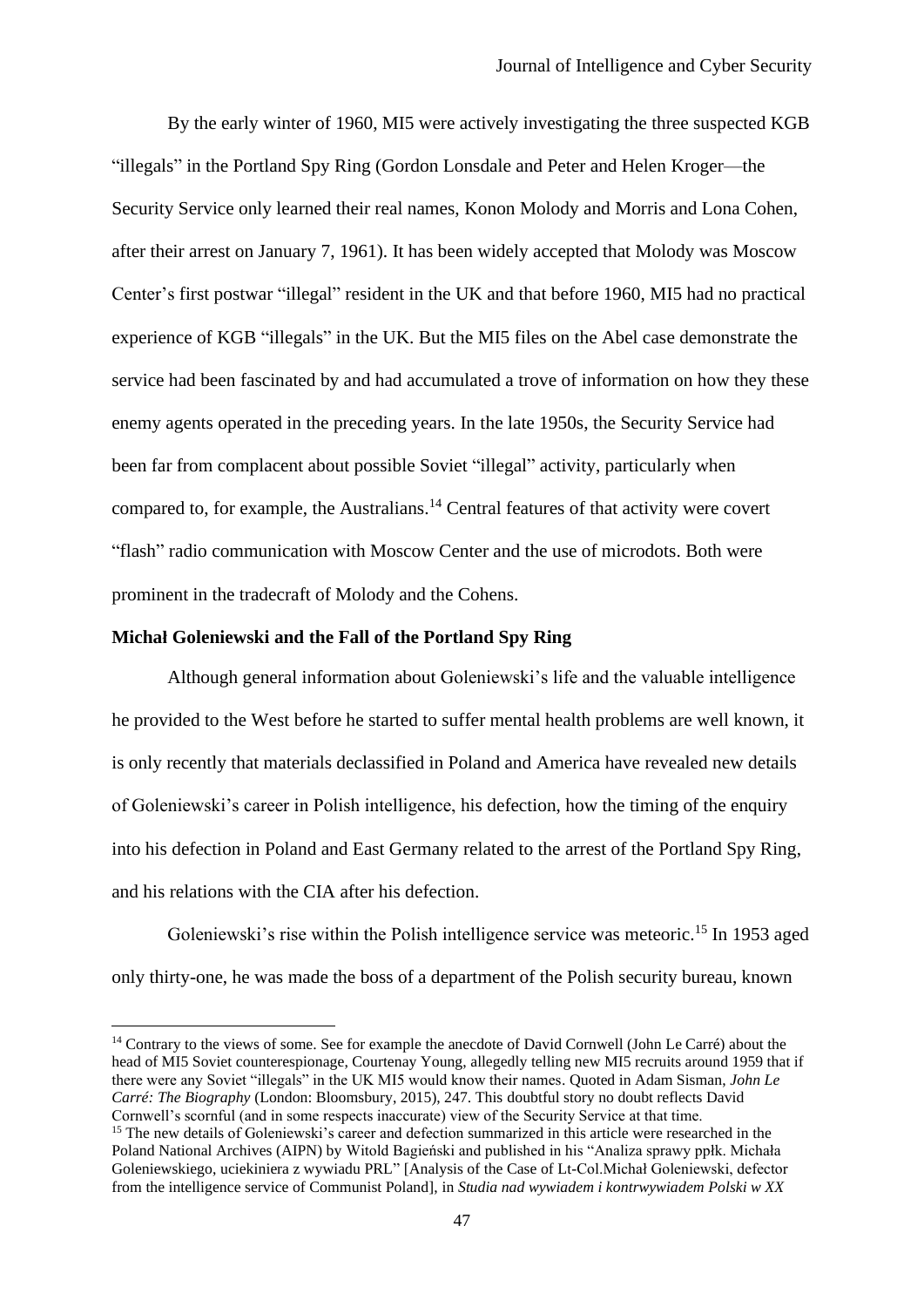as the UB, <sup>16</sup> in Warsaw. As a sign of the high regard in which he was held, he was promoted to lieutenant-colonel and moved to head the department for scientific and technological intelligence in February 1956. Within the UB, Goleniewski flaunted his links with the KGB and was widely considered to be "their" (that is Moscow's) man, and almost certainly reported back to the KGB on Polish intelligence and their activities. Perhaps for this reason, although not popular with colleagues, he was soon viewed by others in UB as the third most powerful figure in the organization.

His wife, Anna, was Russian. The marriage was far from normal. Anna suffered from schizophrenia, and there is evidence suggesting she was spying on her husband for the KGB, but that he knew she was doing so.<sup>17</sup> Goleniewski was often in Berlin from 1956, where he met with the KGB *rezident* in the Soviet sector. While in Berlin in 1957, he encountered Irmgard Kampf, a school secretary, who became his mistress and who would accompany Goleniewski, masquerading as his wife, when he defected in January 1961. In Soviet Eastern Europe, the intelligence agencies of satellite states spied on the personnel of other East European nations. In September 1960, the East German Stasi informed the UB of Goleniewski's affair with Kampf, and pending an investigation, the UB imposed a ban on its senior officer leaving Poland. Meanwhile, Goleniewski decided to end his marriage. The rules of the UB in communist Poland required any of its officers who wished a divorce to seek permission (reflecting both approval within Soviet intelligence agencies of marital

*wieku*, tom 3, pod red. W. Skóry i P. Skubisza (Szczecin: IPN, 2016), 551–91; and in his "Sprawa ppłk. Michała Goleniewskiego" in *Wywiad cywilny Polski Ludowej w latach 1945-1961, Tom 1* [Non-military intelligence in Communist Poland in years 1945–1961, vol. 1], 379–88 (Warsaw: Instytut Pamięci Narodowej, 2017). Footnotes 222–44 in Bagieński, *Wywiad*, give references to relevant Goleniewski documents in the AIPN [Archive of the Institute of National Memory]. Some earlier work on Goleniewski in Polish sources was done by Leszek Pawlikowicz, *Tajny front zimnej wojny. Uciekinierzy z polskich służb specjalnych 1956-1964* [The Secret Front in the Cold War. Defectors from Polish Secret Services 1956–1964] (Warsaw: RYTM, 2004). The author is indebted to Michael Bąkowski for translating the materials in Polish, and to Witold Bagieński for responding to various queries about Goleniewski.

<sup>&</sup>lt;sup>16</sup> The intelligence services in Communist Poland, like their Soviet counterparts, were known by many names over the post-War period and their structure and names are confusing. It is not appropriate or necessary in this article to go into such details. The name UB (*Urząd Bezpieczeństwa*) is used here for simplicity's sake. <sup>17</sup> Bagieński, "Analiza sprawy," 558–62.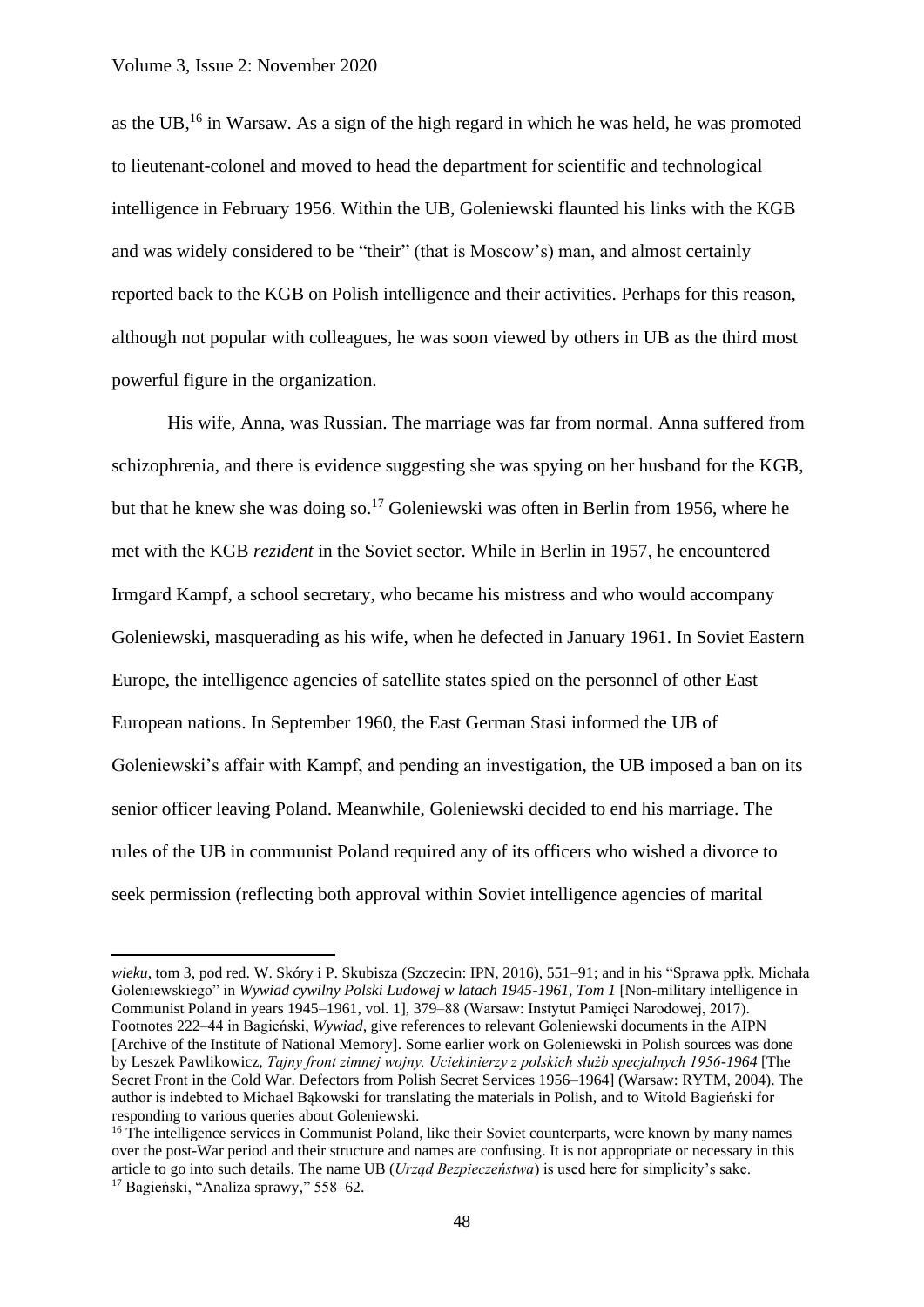stability and Poland's deeply entrenched Catholic history). Goleniewski therefore sent a ninepage letter on November 11, 1960, to the director of the UB, asking for his travel ban to be lifted and for a consent to a divorce. Permission was refused.

In the weeks preceding his defection, Goleniewski pretended to accept this decision and sought special approval to visit Berlin to tell Kampf he was ending their affair and to complete other UB-related work. This permission was granted. On Christmas Day 1960, before travelling to Berlin, Goleniewski withdrew eleven thousand Deutschmarks from the UB finance department and asked the UB *rezident* in Berlin to give him a further thirteen thousand DM and eleven hundred British pounds from operational funds when he arrived in Berlin. When Goleniewski arrived to pick up the additional money, the *rezident* refused to hand it over, arguing that the sum was too enormous—three times what he had provided to Goleniewski on previous occasions—and that he was only willing to give him five thousand DM.

Clearly, Goleniewski was under intermittent surveillance by the Stasi for at least some of his time in Berlin, because Polish intelligence sources later learned that he arrived at Kampf's flat at 10:20 pm on January 3, 1961, the night before the defection. Her flat was only 150 metres away from the border of the Western sector of Berlin (before the erection of the Berlin Wall in late 1961, one could cross between sectors without being checked at any time). Around 11 pm that night, Goleniewski left Kampf's flat with her and her parents in a car, taking with them only Goleniewski's briefcase and Kampf's handbag, and disappeared "in an unknown direction," according to a contemporaneous surveillance report.<sup>18</sup>

The Polish intelligence service only began their search for Goleniewski in Berlin on January 6, 1961, two days after his defection, because he missed a scheduled meeting at a railway station with a major in the UB. The next day, January 7, the UB Deputy Head of

<sup>18</sup> Bagieński, "Analiza sprawy," 561–62.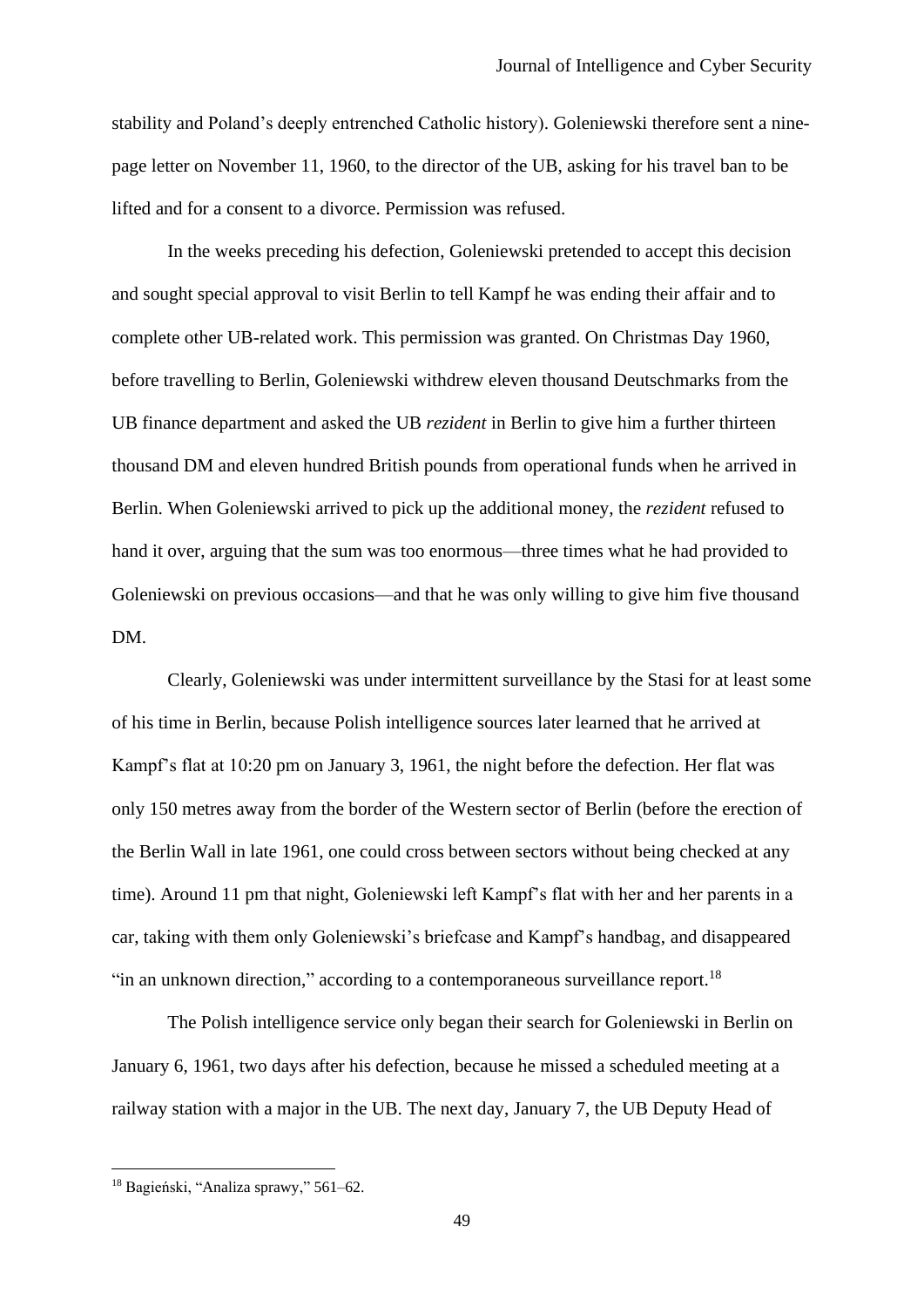Intelligence, Henryk Sokolak,<sup>19</sup> was despatched to Berlin to investigate—the very same day that the Russian "illegals" Konon Molody and the Cohens were arrested in London. With the help of the Stasi, Sokolak searched Kampf's flat, discovering that all her jewellery was missing. Goleniewski had left his remaining possessions behind at his accommodation in Berlin. The evidence suggested either a defection or an abduction.<sup>20</sup>

It was only on January 12, back in Warsaw at UB headquarters, that Goleniewski's personal safe was opened. The investigators were dumbfounded to find there a list of all cases being dealt with by Section Six of Department I of the UB,<sup>21</sup> with handwritten additions of the real names of individuals who were the subject of each case, and the relevant UB case officer. To collate such a document was a clear breach of UB rules. The investigators learned that Goleniewski had instructed his deputy in the final months of 1960 to create this topsecret document, explaining that this had been commanded by the most senior people in the department. Highly sensitive code names associated with 191 cases were set out in the list. The note contained the names of a total of 191 agents and potential sources, together with significant background on each case. This included twenty UB people in Polish embassies, eighty-seven individuals within Poland who were agents of the UB, and Western citizens who were either already agents of the Polish intelligence service or people the UB might

<sup>19</sup> Born in 1921 Henryk Mikołajczyk (later changed to Sokolak, probably because Mikołajczyk was the surname of a socialist Prime Minister who tried to work with the communists shortly after the War until he escaped to the West in 1947), he was imprisoned from October 1939 to April 1945 in Nazi concentration camp in Buchenwald. He joined the UB in 1946; served from 1947–49 as tutor and then commandant in UB Political Schools; from 1950 director of various departments in Polish intelligence; director of civilian espionage (Department I of MSW, Ministry of Internal Affairs) from August 1961 to January 1969. Left the service in 1974.

<sup>20</sup> See Sokolak's witness statement (Protokół przesłuchania świadka) of January 31, 1961, in Poland's Central Military Archives (copy kindly provided to the author by Witold Bagieński).

 $^{21}$  Set up in 1954, this section was responsible for scientific and technological espionage. A Polish intelligence report of June 1960 speaks of 340 specific "themes" for intelligence gathering in seven widely defined areas of nuclear physics, electronics, metallurgy, machine building, chemistry, arms industry, and general science. Goleniewski was the director of Section Six at the time of his defection.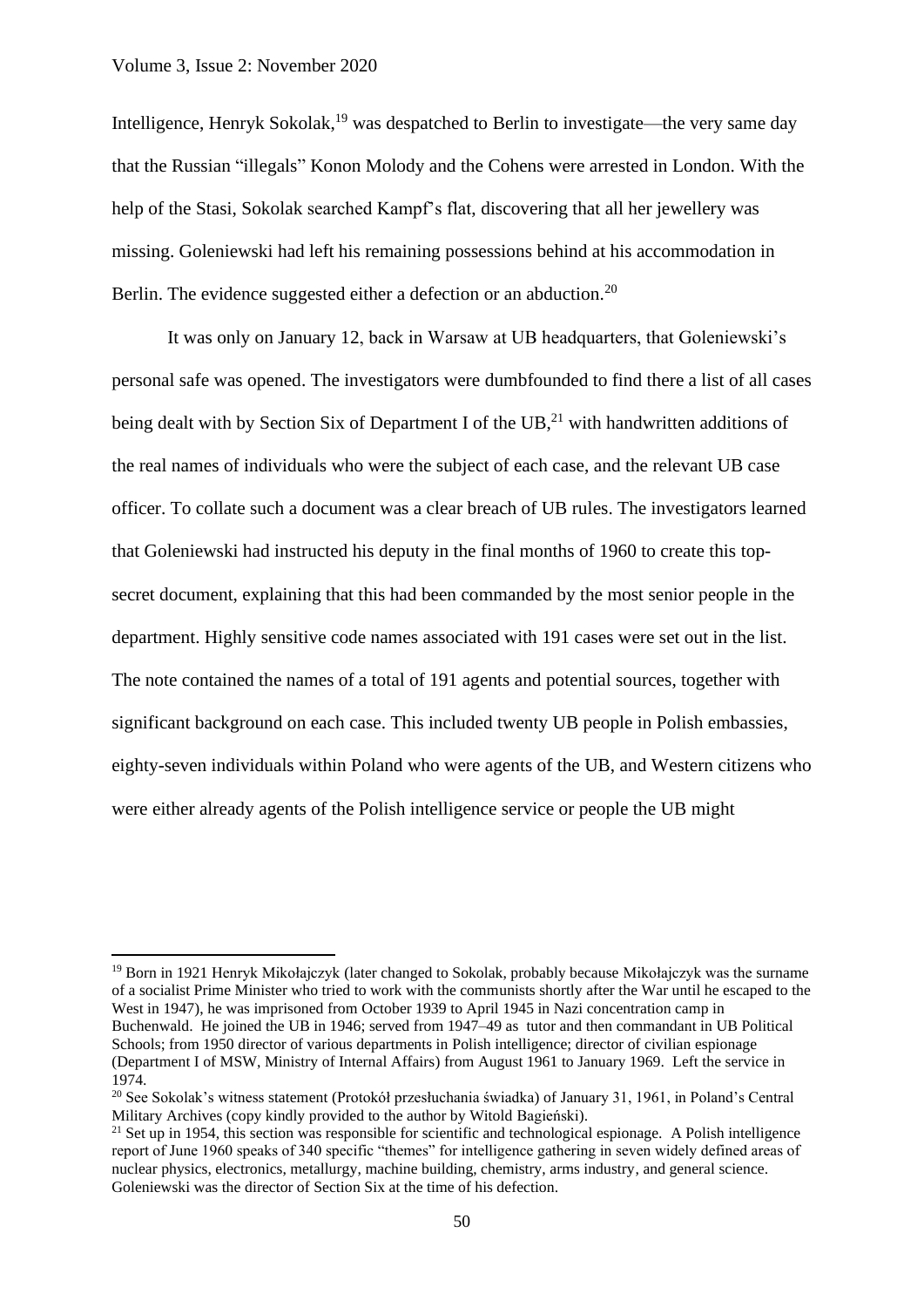approach. This document was what finally persuaded the UB that Goleniewski had almost certainly defected and passed invaluable information to Western intelligence.<sup>22</sup>

A telegram was rushed out to all UB station chiefs outside Poland the next day, informing them of Goleniewski's disappearance and warning that he was possibly a traitor. The conclusive proof of the defection was evidence that local security and police services were putting under surveillance, or "harassing," undercover contacts of Goleniewski abroad. On January 27, 1961, the boss of the UB, Witold Sienkiewicz, $^{23}$  called a formal meeting of its most senior staff and admitted that Goleniewski's defection was "a great blow" with very serious implications, because of his unparalleled knowledge of Polish intelligence operations (he had had free access to all personal and personnel files) and that it had "paralysed the work" of Goleniewski's former UB department.

As a result, the whole internal structure of Department I of UB (in charge of gathering intelligence) was altered, with the Polish intelligence service *rezident* in Berlin moved to a new address, and agents abroad handled differently. *In absentia*, Goleniewski was formally charged with espionage offenses and on April 18, 1961, was sentenced to death. A month later, the UB reported to the KGB on Goleniewski's knowledge of the British Portland KGB spy, Harry Houghton, and how Goleniewski had accessed the UB file on the UK Admiralty clerk (code-named MIRON) for the first time in August 1954.<sup>24</sup> It was Goleniewski who had provided Western intelligence with important new information in April 1960, which enabled MI5 for the first time to pinpoint Houghton as a spy for the Russians, and it was the resulting surveillance of Houghton which uncovered Molody and then the Cohens.

Although Molody may have been gratified by the death sentence passed on Goleniewski, the parallel KGB investigation into his defection disclosed a catalogue of lax

<sup>22</sup> Bagieński, "Analiza sprawy," 573–75.

<sup>&</sup>lt;sup>23</sup> Born 1920. Director in various departments of the UB from June 1950. Director of civilian espionage (Department I) from November 1956 to July 31, 1961 (replaced by Sokolak after Goleniewski's defection).

<sup>24</sup> Bagieński, "Analiza sprawy," 575–80.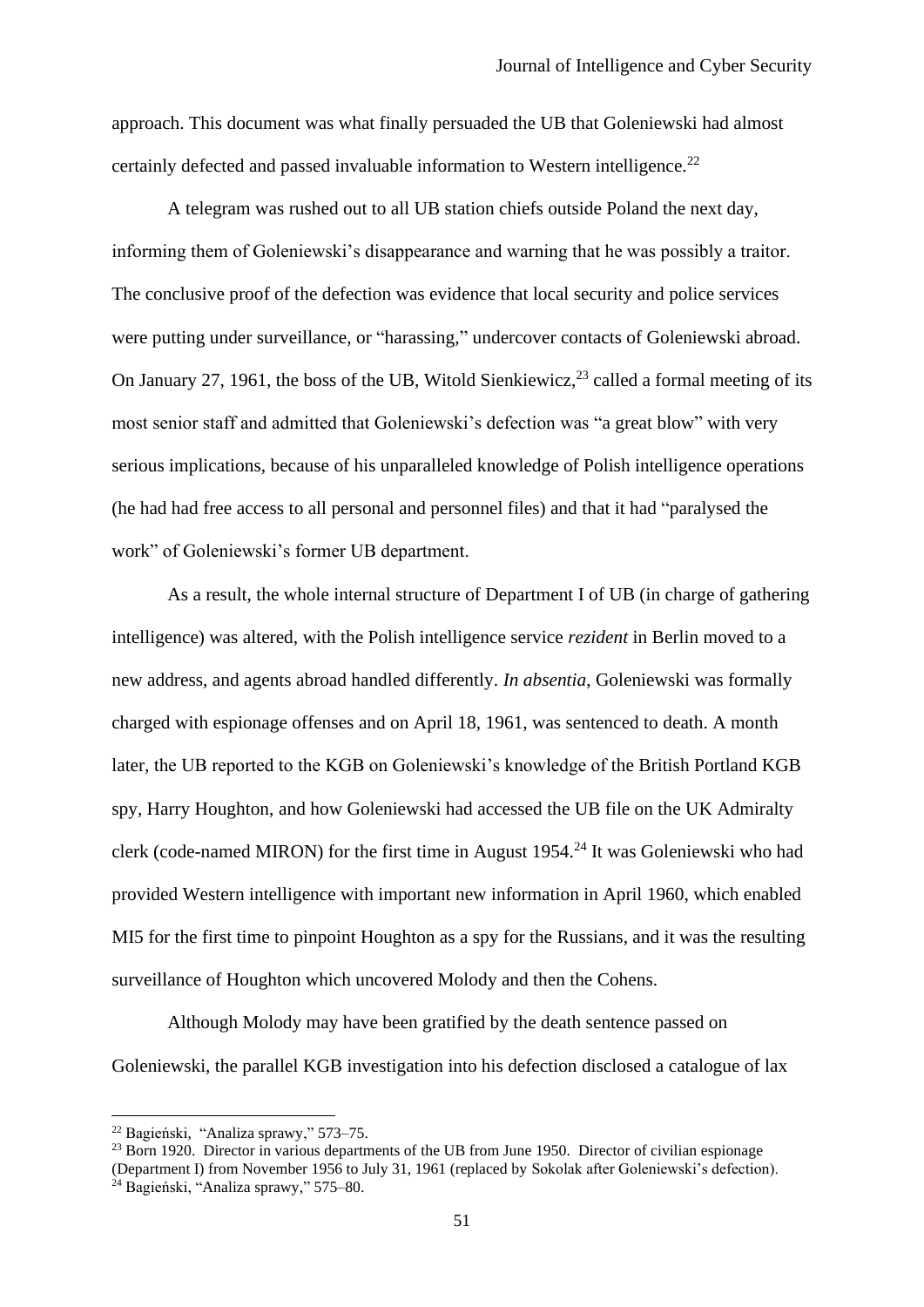security and complacency that bruised the Moscow Center and, even more severely, Polish intelligence. Goleniewski was to prove a source of first-class intelligence information for British and American intelligence about KGB and UB operations, identifying hundreds of Polish and Soviet intelligence officers, invaluable KGB spies in Western agencies (including George Blake in Britain's  $SIS^{25}$ ), and former Nazis.<sup>26</sup> The combination of the information he had brought with him when he defected and other intel retrieved soon afterwards by the CIA from within Poland, together with his almost photographic memory for names, ensured that in some respects in the year or so after his defection, Goleniewski arguably provided intelligence of more value than that given by later renowned Cold War defectors like Golitsyn or Nosenko.<sup>27</sup>

Sadly in 1963, before the debriefings were completed, the defector became increasingly recalcitrant and obstructive, locking himself in his New York apartment and refusing to return a handgun given to him by the CIA. He wrote lengthy and discursive letters to various US government officials, which when leaked, stoked sensational stories in the press alleging widespread KGB penetrations of the US government. These stories were published and attracted headlines in America only a few weeks before Molody's famous spy swap for British agent Greville Wynne occurred in April 1964. It is inconceivable that the KGB were not aware of these bizarre developments involving Goleniewski by that date.<sup>28</sup>

<sup>&</sup>lt;sup>25</sup> George Blake: was born in 1922, joined MI6 in 1944 (made permanent in 1946), in 1950 interned in North Korea, recruited by the KGB in 1951. He provided invaluable intelligence to Moscow Center about Western espionage operations before his confession in 1961, trial, and then escape from British prison in 1966. See *Mitrokhin Archives*, 520–22. The recently declassified section on Blake of the Radcliffe Committee Report on Security Procedures in the Public Service (April 1962) confirmed the committee's view that the decision of MI6 to recruit Blake on a permanent basis in 1946 was "an error of judgment": Part 2, para.25, 6: CAB 01/258. <sup>26</sup> On Goleniewski's intelligence on former Nazis before his defection see, e.g., CIA note titled "Mueller, Heinrich," dated January 15, 1960, and declassified under the US Nazi War Crime Disclosure Act (Goleniewski's CIA code name was BEVISION):

https://www.cia.gov/library/readingroom/docs/MUELLER%2C%20HEINRICH%20%20%20VOL.%201\_0024. pdf (accessed May 2020).

<sup>&</sup>lt;sup>27</sup> Anatoli Golitsyn (1926–2008, defected to USA 1961), and Yuri Nosenko (1927–2008, defected in 1964).

<sup>&</sup>lt;sup>28</sup> David Robarge, *John McCone: As Director of Central Intelligence 1961–1965* (Washington, DC: Center for the Study of Intelligence). Declassified, October 10, 2015. Available at:

https://www.cia.gov/library/readingroom/collection/johnmcconedirectorcentralintelligence19611965, 320–21. David Robarge (Chief Historian, CIA), interview.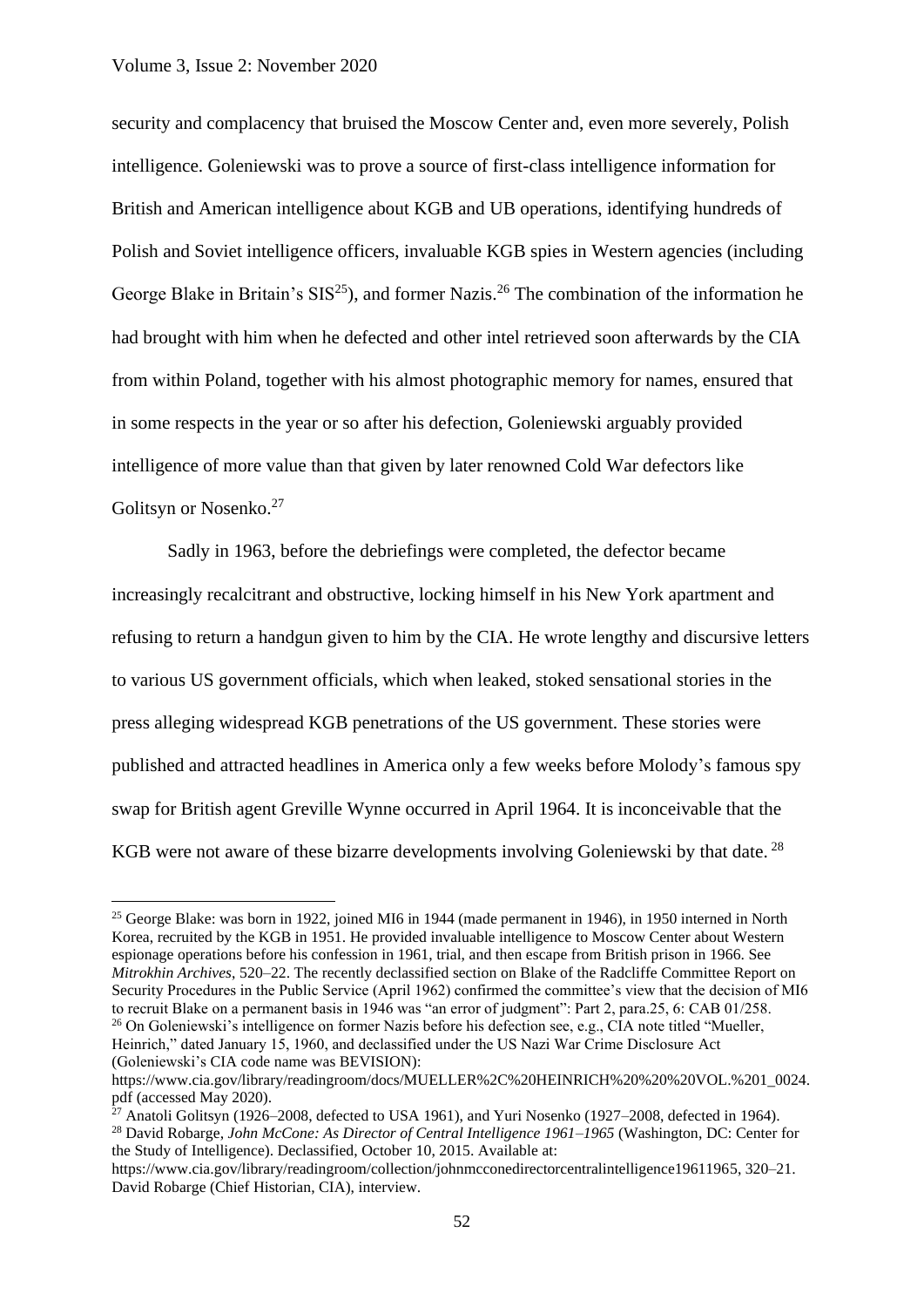Documents in Polish archives also confirm how the KGB used Polish intelligence as part of their maneuvres to engineer Molody's spy swap and the later exchange of the Cohens in October 1969. In each case, Polish intelligence were instructed to create false family relations of Molody and the Cohens in Poland to muddy the fact that the three spies were "illegals" working directly for Moscow, and to correspond with the three "illegals" while imprisoned in Britain. The role of Molody's fake Polish mother-in-law was played by the mother of a Polish intelligence officer, and Molody's false wife by another woman who changed her name to Halina Lonsdale to pretend to be the wife of Gordon Lonsdale. After Molody's 1964 spy swap, on the instructions of Moscow Center, the Polish communist authorities created fake life stories for the Cohens which were presented to the British government, stating falsely for example, that Morris Cohen's parents were Polish Jews who had emigrated to the USA before World War One, and that after the Cohens left the USA in 1950, they travelled to Poland and lived in Lublin until 1954.<sup>29</sup>

Goleniewski's final descent into madness in 1964 would have appeared to be some form of bizarre, if just, retribution to the KGB for the Pole's grave betrayal of trust. From around August 1964, the defector started to claim he was Grand Duke Alexey, the long lost son of the last Czar, Nicholas II, the heir to the crown of Imperial Russia, who had escaped miraculously from the secret and brutal massacre of the Czar and his family by the Bolsheviks in 1917.

## **Conclusion**

The Abel case provided UK intelligence with valuable background on Russian "illegal" spies, which was to prove useful when they first started investigating the KGB's first postwar

<sup>29</sup> "Rola wywiadu PRL w uwolnieniu sowieckich nielegałów należących do siatki szpiegowskiej z Portland" ["The role of communist-era Polish intelligence in the spy exchanges of Soviet illegals linked to the Portland Spy Ring"], Witold Bagieński (unpublished essay in Polish kindly provided to Michael Bąkowski in May 2018). A shorter version was published as "Polacy w służbie KGB" ["Poles in the KGB"], in *Historia Do Rzeczy* 2015, 6 (28): 34–37.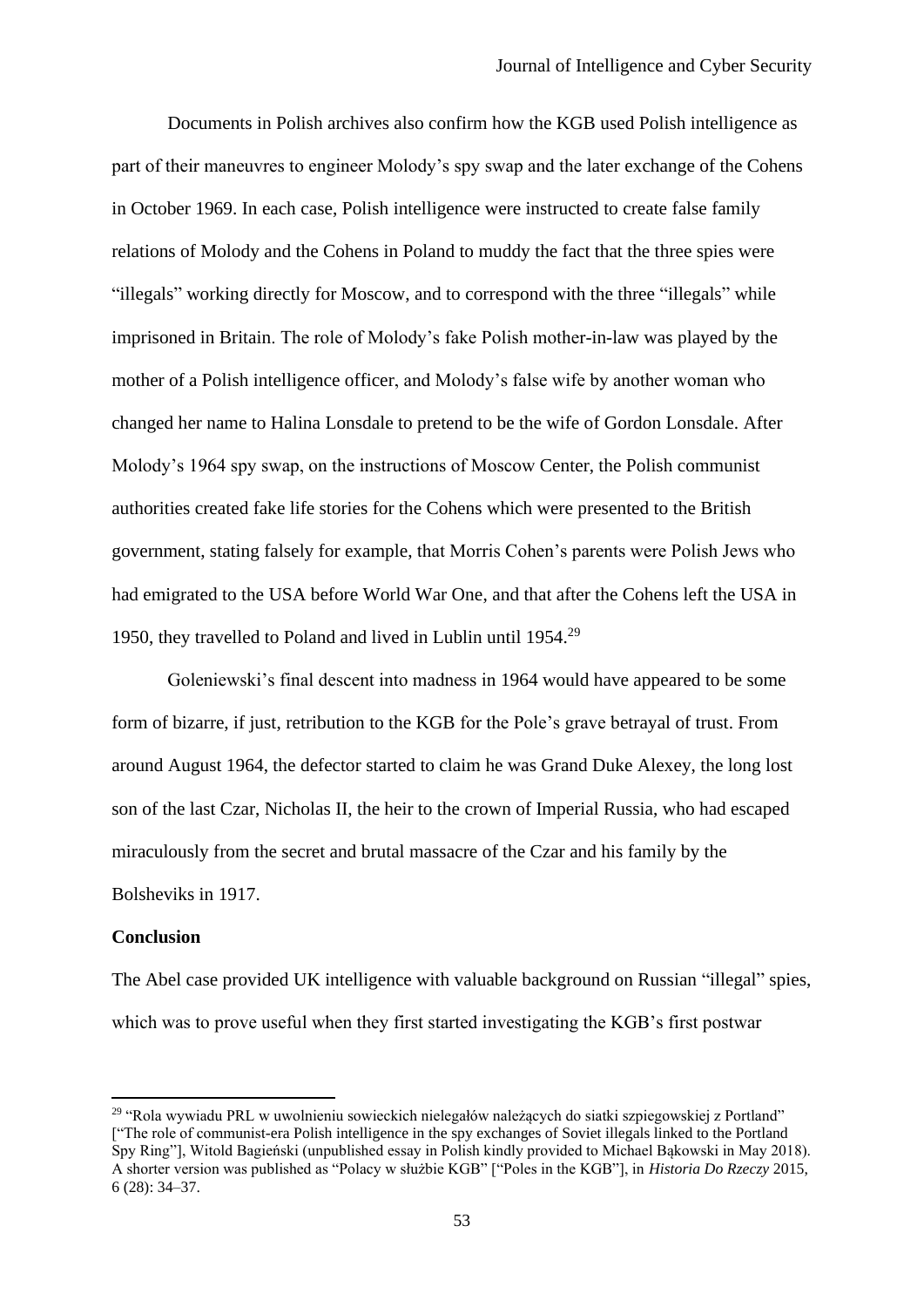"illegal" resident, Konon Molody. Polish and CIA sources not only confirm the key role played by Goleniewski in the Portland Spy Ring case, leading to the arrest of the celebrated "illegals" Molody and Morris and Lona Cohen, but shed light on how it took eight days for Polish intelligence to confirm his defection. Furthermore, the sources reveal how damaging that defection was not just to Polish intelligence, but also to the crucial relationship between that agency and the KGB.

## **References**

Andrew, Christopher. *Defence of the Realm.* London: Penguin, 2010.

- Andrew, Christopher, and Vasili Mitrokhin. *The Mitrokhin Archive: The KGB in Europe and the West*. London: Penguin, 2000.
- Bagieński, Witold. "Analiza sprawy ppłk. Michała Goleniewskiego, uciekiniera z wywiadu PRL." In *Studia nad wywiadem i kontrwywiadem Polski w XX wieku*, vol. 3, edited by W. Skóry and P. Skubisza (Szczecin: IPN, 2016): 551–91.
- Bagieński, Witold. "Polacy w służbie KGB." *Historia Do Rzeczy* 6, no. 28 (2015): 34–37.
- Barnes, Trevor. *Dead Doubles: The Extraordinary Worldwide Hunt for One of the Cold War's Most Notorious Spy Rings.* London: Weidenfeld and Nicolson, 2020.
- Horner, David. *The Spycatchers: The Official History of ASIO 1949*–*63.* London: Allen and Unwin, 2014.
- Pawlikowicz, Leszek. *Tajny front zimnej wojny. Uciekinierzy z polskich służb specjalnych 1956*–*1964*. Warsaw: RYTM, 2004.
- Robarge, David Robarge. *John McCone: As Director of Central Intelligence 1961–1965*. Washington, DC: Center for the Study of Intelligence.
- Shaw, Alexander N. "MI5 and the Cold War in South-East Asia." *Intelligence and National Security* 32, no. 6 (2017): 797–816.
- Sisman, Adam. *John Le Carré: The Biography.* London: Bloomsbury, 2015.
- "Sprawa ppłk. Michała Goleniewskiego." In *Wywiad cywilny Polski Ludowej w latach 1945 1961, Tom 1*. Warsaw: Instytut Pamięci Narodowej, 2017.
- Vin Arthey, Abel. "The True Story of the Spy They Traded for Gary Powers." London: Biteback Publishing, 2015.